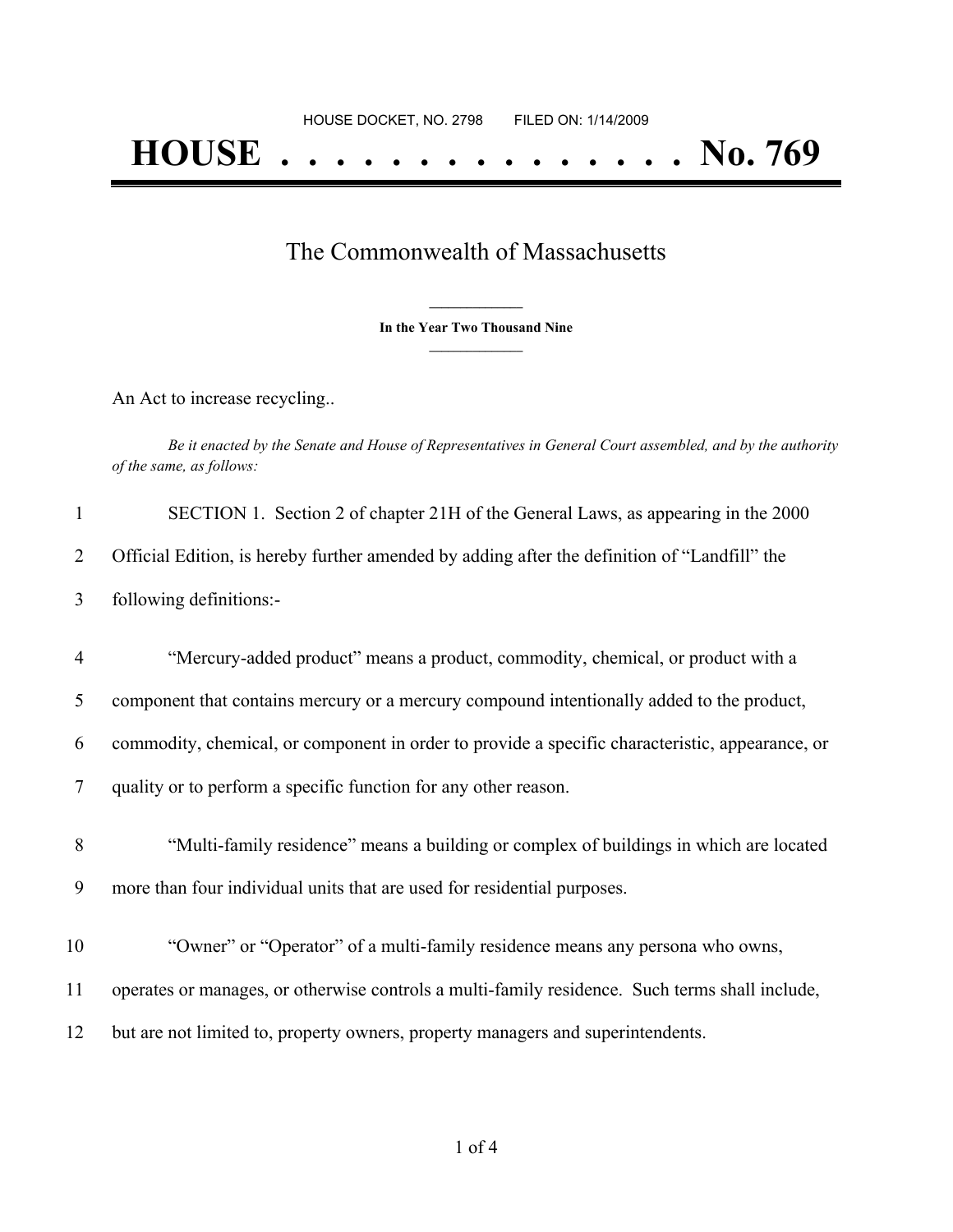SECTION 2. Section 2 of chapter 21H of the General Laws, as appearing in the 2000 Official Edition, is hereby further amended by adding after the definition of "Public Body" the following definitions:-

 "Recyclable" or "Recyclable Material" means a material that has the potential to be recycled and which is pre-sorted and has not been contaminated by significant amounts of toxic substances. Such materials shall include but are not limited to: aluminum, glass and bi-metal food and beverage containers; single polymer plastic food and beverage containers; and recyclable paper (including newspapers, magazines, kraft or brown paper bags, white and colored office paper, mail, paperboard, and other paper products, but excluding tissue paper, toweling, paper plates, cups, and other low grade paper products which cannot be processed by Paper mills due to their normal intended use).

 "Recycle" or "Recycling" means to recover materials or by-products which are: reused, used as an ingredient or a feedstock in an industrial or manufacturing process to make a marketable product: or use in a particular function or application as an effective substitute for a commercial product or commodity. "Recycle" or "Recycling" does not mean to recover energy 28 from the combustion of material.

 "Transport" means the movement, by vessel or carrier, of solid waste from the point of generation to ultimate disposal, or any intermediate point for storage, reuse, treatment, or recycling.

 SECTION 3. Section 2 of chapter 21H of the General Laws, as appearing in the 2000 Official Edition, is hereby further amended by adding after the definition of "Tipping fee" the following definitions:-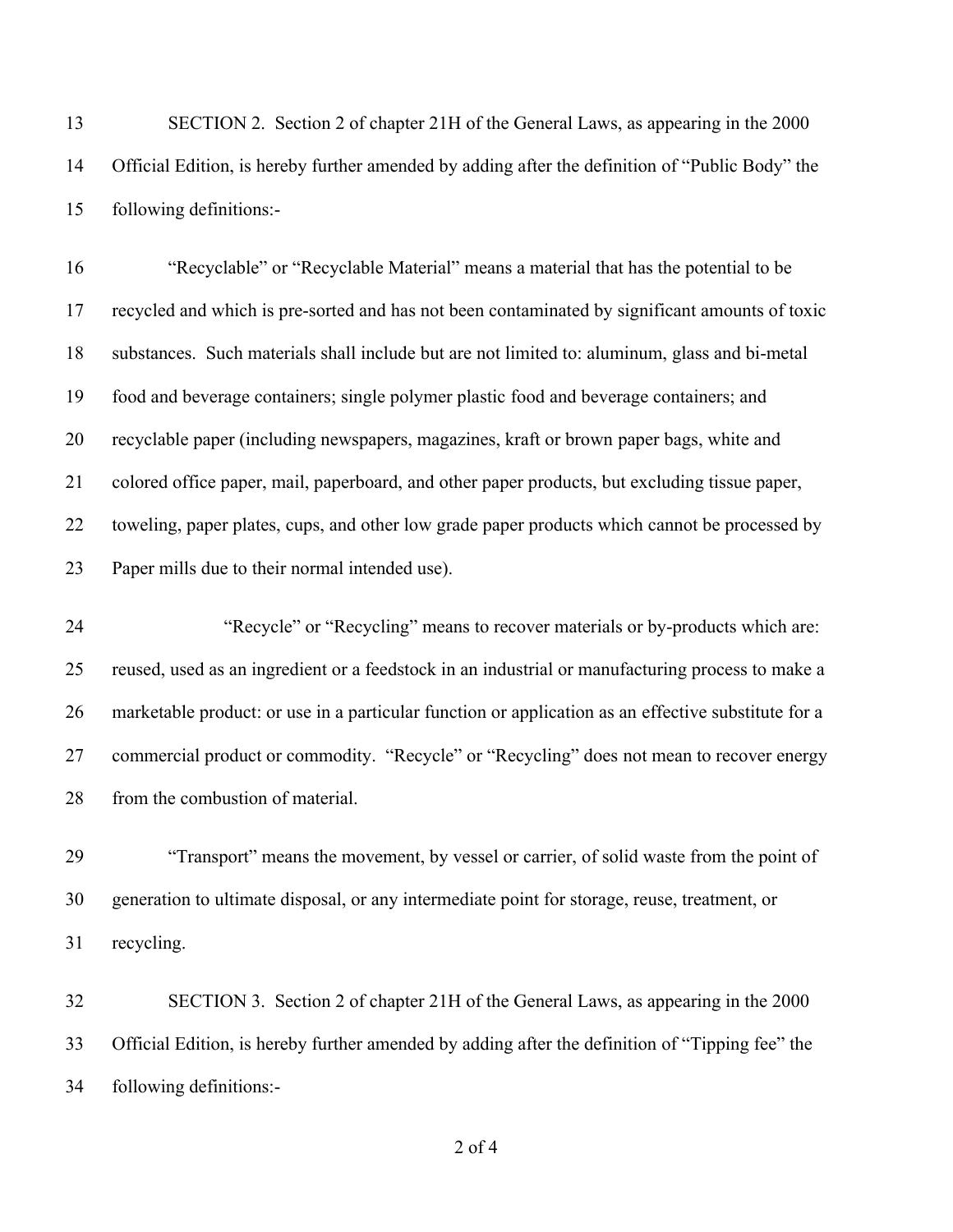| 35 | "White goods" means appliances employing electric, oil, natural gas or liquefied                |
|----|-------------------------------------------------------------------------------------------------|
| 36 | petroleum gas to supply heat or motive power to preserve or cook food, to wash or dry clothing  |
| 37 | or kitchen utensils or related items, or to cool or heat air or water.                          |
| 38 | "Yard waste" means leaves, grass clippings, weeds, hedge clippings, garden materials,           |
| 39 | and brush.                                                                                      |
| 40 | SECTION 4. Chapter 21H of the General Laws, as appearing in the 2000 Official                   |
| 41 | Edition, is hereby amended by inserting after section seven the following new section:-         |
| 42 | Section 7A. Establishment of recycling programs at multifamily residences.                      |
| 43 | (a) Owners and operators of multi-family residences that are not served by municipal            |
| 44 | recycling programs shall establish and maintain a recycling program for the occupants of multi- |
| 45 | family residences under their ownership, operation, or control. Such program shall provide for: |
| 46 | (1) The separation, collection, and processing of recyclable materials; and                     |
| 47 | (2) The provision of information about programs for collection and recycling of                 |
| 48 | unwanted lead acid batteries, mercury-added product, tires, white goods, devices containing     |
| 49 | cathode ray tubes, yard wastes, and other materials as directed by the department.              |
| 50 | (b) Owners and operator of multi-family residences shall establish their own recycling          |
| 51 | programs or create partnerships with other entitles to carry out the mandate of this section.   |
| 52 | (c) No later than one year from the date of enactment of this bill, the department shall        |
| 53 | promulgate regulations                                                                          |